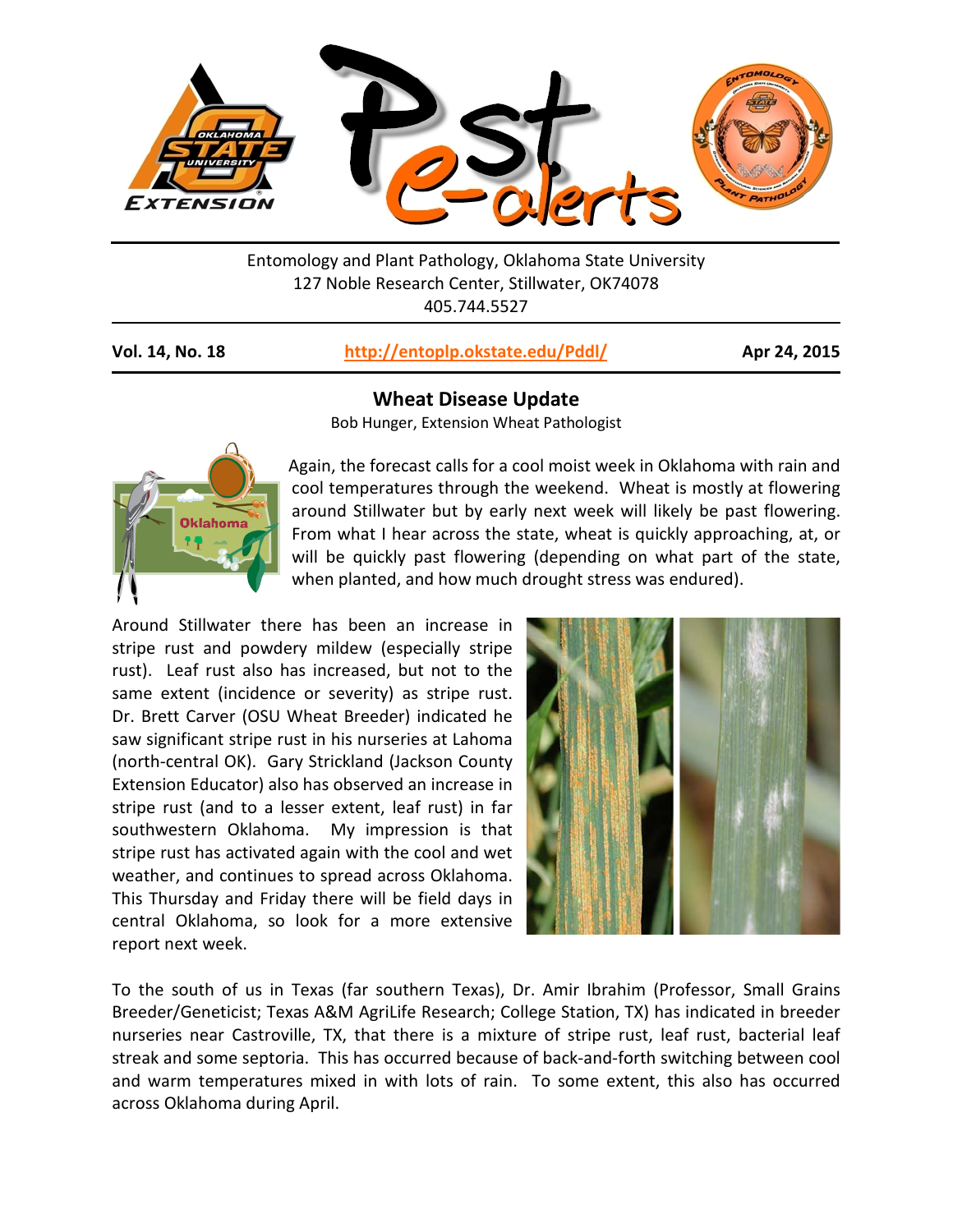Mite-transmitted viruses also are prevalent in Oklahoma this year. Yesterday when in nurseries here at Stillwater I noticed occasional trapped heads scattered throughout the field. In observing these in the lab using a dissecting scope, I found wheat curl mites associated with these trapped heads. Although only sporadic around Stillwater, the Diagnostic Lab has received multiple samples that they confirmed for presence of Wheat streak mosaic virus, Wheat mosaic virus (High plains virus), and/or Barley yellow dwarf virus. This includes samples from Grady, Noble, Grant, Texas and Woods Counties. I would refer you to **EPP-7328 (Wheat Streak Mosaic**, [High Plains Disease, and Triticum Mosaic: Three Virus Diseases of Wheat in Oklahoma,](http://pods.dasnr.okstate.edu/docushare/dsweb/Get/Document-8987/EPP-7328.pdf) for more information on these mite-transmitted viruses.



Wheat streak mosaic (L), wheat curl mites (upper R), trapped wheat head (lower R).